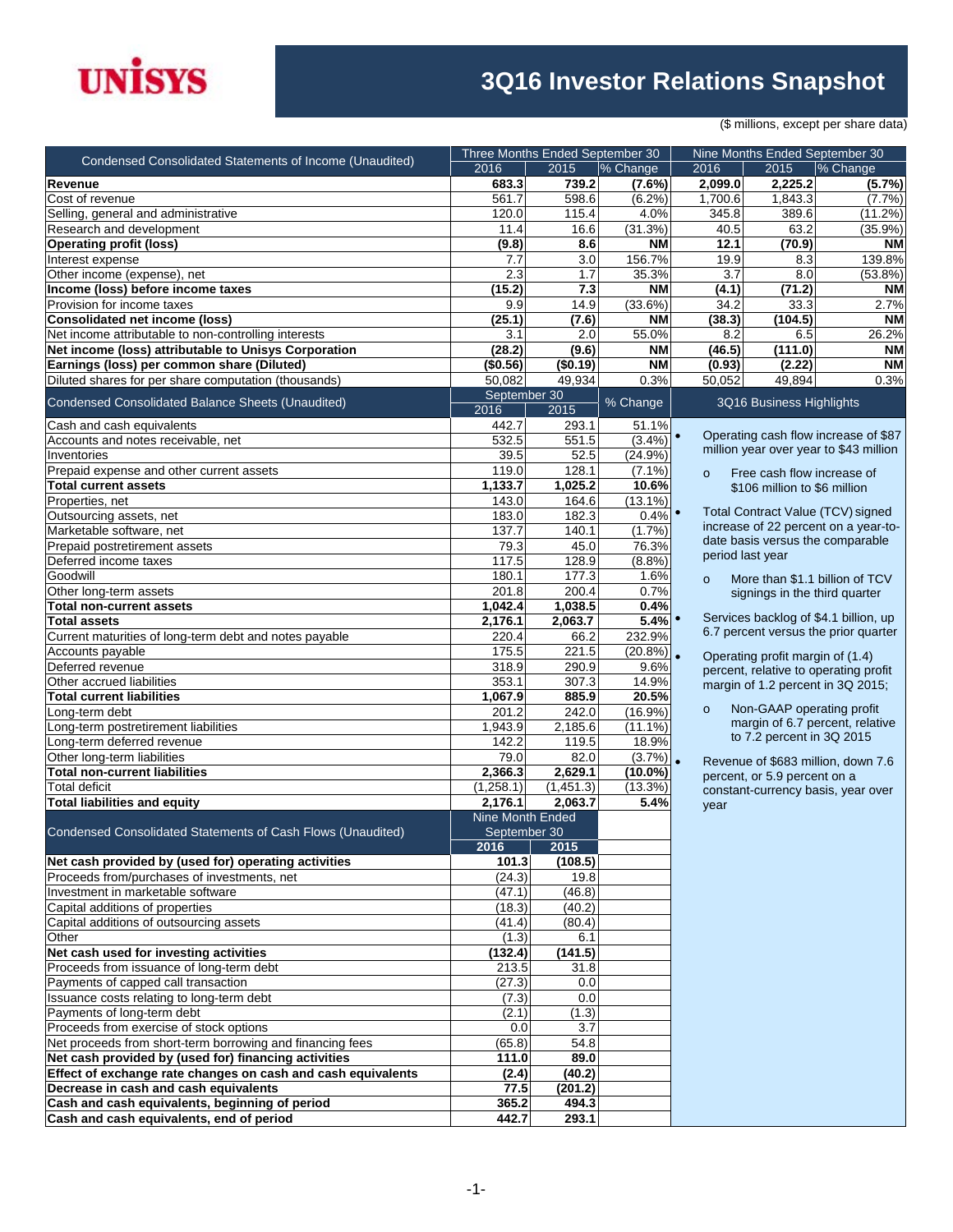# **UNISYS**

#### **3Q16 Revenue Profile (\$M)**



| Segment                         | 3Q16                | 3Q15    | Change   | $\%$          | In Constant Currency |
|---------------------------------|---------------------|---------|----------|---------------|----------------------|
| Services                        | \$600.9             | \$656.0 | (\$55.1) | $(8.4\%)$     | (6.7%)               |
| Technology                      | \$82.4              | \$83.2  | (\$0.8)  | (0.8%         | $(0.0\%)$            |
| Total                           | \$683.3             | \$739.2 | (\$55.9) | $(7.6\%)$     | (5.9%)               |
| <b>Segment Detail</b>           | 3Q16                | 3Q15    | Change   | $\frac{9}{6}$ | In Constant Currency |
| Cloud & Infrastructure Services | \$341.9             | \$380.0 | (\$38.1) | $(10.0\%)$    | $(9.5\%)$            |
| <b>Application Services</b>     | $\overline{$210.4}$ | \$220.7 | (\$10.3) | (4.7%)        | $(3.0\%)$            |
| <b>BPO</b> Services             | \$48.6              | \$55.3  | (\$6.7)  | (12.1%)       | (1.9%                |
| Technology                      | \$82.4              | \$83.2  | (\$0.8)  | (0.8%         | $(0.0\%)$            |
| Total                           | \$683.3             | \$739.2 | (\$55.9) | $(7.6\%)$     | (5.9%)               |
| Geography                       | 3Q16                | 3Q15    | Change   | %             | In Constant Currency |
| U.S.& Canada                    | \$357.4             | \$368.7 | (\$11.3) | (3.1%)        | $(3.1\%)$            |
| International                   | \$325.9             | \$370.5 | (\$44.6) | $(12.1\%)$    | (8.8%)               |
| Total                           | \$683.3             | \$739.2 | (\$55.9) | $(7.6\%)$     | (5.9%)               |
| <b>Regional Detail</b>          | 3Q16                | 3Q15    | Change   | $\frac{9}{6}$ | In Constant Currency |
| U.S. & Canada                   | \$357.4             | \$368.7 | (\$11.3) | $(3.1\%)$     | $(3.1\%)$            |
| <b>EMEA</b>                     | \$183.0             | \$214.4 | (\$31.4) | (14.7%)       | (8.8%)               |
| Asia Pacific                    | $\overline{$80.3}$  | \$80.6  | (\$0.3)  | $(0.5\%)$     | $(2.0\%)$            |
| Latin America                   | \$62.6              | \$75.5  | (\$12.9) | $(17.0\%)$    | (16.7%)              |
| Total                           | \$683.3             | \$739.2 | (\$55.9) | $(7.6\%)$     | (5.9%)               |
| Sector                          | 3Q16                | 3Q15    | Change   | $\frac{9}{6}$ | In Constant Currency |
| <b>Enterprise Solutions</b>     | \$544.0             | \$600.2 | (\$56.2) | (9.4%         | (7.4%                |
| U.S. Federal                    | \$139.3             | \$139.0 | \$0.3    | 0.2%          | 0.2%                 |
| Total                           | \$683.3             | \$739.2 | (\$55.9) | $(7.6\%)$     | (5.9%)               |
| <b>Sector Detail</b>            | 3Q16                | 3Q15    | Change   | $\frac{0}{6}$ | In Constant Currency |
| U.S. Federal                    | \$139.3             | \$139.0 | \$0.3    | 0.2%          | 0.2%                 |
| <b>Public Sector</b>            | \$185.3             | \$184.3 | \$1.0    | 0.5%          | 1.0%                 |
| Commercial                      | \$219.7             | \$224.6 | (\$4.9)  | (2.2%         | (0.8%                |
| Financial                       | \$139.0             | \$191.3 | (\$52.3) | (27.3%)       | (23.5%)              |
| Total                           | \$683.3             | \$739.2 | (\$55.9) | $(7.6\%)$     | (5.9%)               |
| <b>Revenue Type</b>             | 3Q16                | 3Q15    | Change   | %             |                      |
| <b>Recurring Services</b>       | \$468.0             | \$496.6 | (\$28.6) | (5.8%)        |                      |
| <b>Non-Recurring Services</b>   | \$132.9             | \$159.4 | (\$26.5) | $(16.6\%)$    |                      |
| Technology                      | \$82.4              | \$83.2  | (\$0.8)  | (0.8%         |                      |
| Total                           | \$683.3             | \$739.2 | (\$55.9) | $(7.6\%)$     |                      |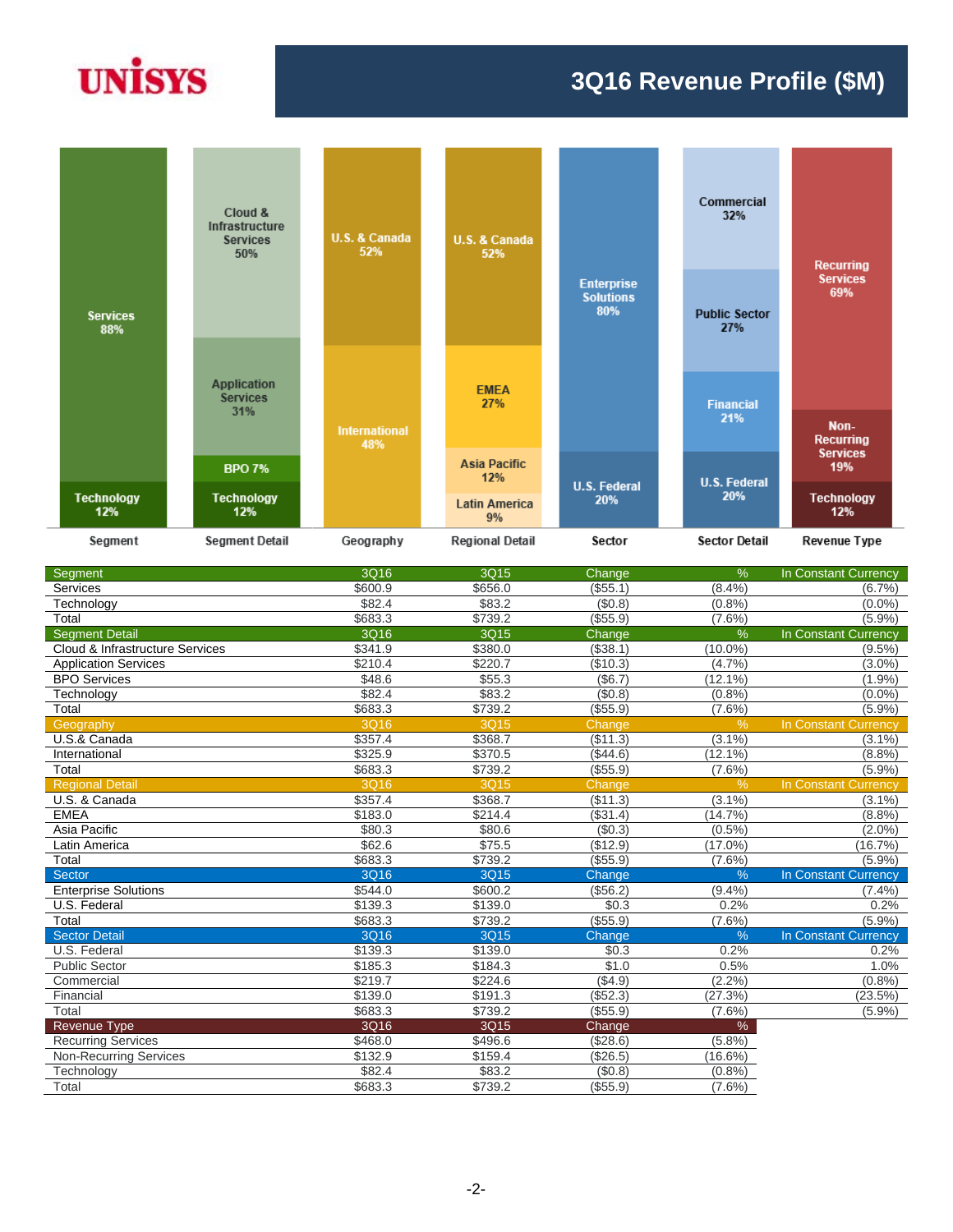# **UNISYS**

## **9Mos16 Revenue Profile (\$M)**



| Segment                         | 9Mos16        | <b>9Mos15</b> | Change    | $\%$          | In Constant Currency        |
|---------------------------------|---------------|---------------|-----------|---------------|-----------------------------|
| Services                        | \$1,809.8     | \$1,956.5     | (\$146.7) | $(7.5\%)$     | $(4.8\%)$                   |
| Technology                      | \$289.2       | \$268.7       | \$20.5    | 7.7%          | 9.3%                        |
| Total                           | \$2,099.0     | \$2,225.2     | (\$126.2) | (5.7%         | $(3.1\%)$                   |
| <b>Segment Detail</b>           | 9Mos16        | 9Mos15        | Change    | $\frac{9}{6}$ | In Constant Currency        |
| Cloud & Infrastructure Services | \$1,017.8     | \$1,146.1     | (\$128.3) | (11.2%        | $(9.3\%)$                   |
| <b>Application Services</b>     | \$641.4       | \$640.6       | \$0.8     | 0.1%          | 3.1%                        |
| <b>BPO</b> Services             | \$150.6       | \$169.8       | (\$19.2)  | $(11.3\%)$    | (4.4%)                      |
| Technology                      | \$289.2       | \$268.7       | \$20.5    | 7.7%          | 9.3%                        |
| Total                           | \$2,099.0     | \$2,225.2     | (\$126.2) | (5.7%)        | $(3.1\%)$                   |
| Geography                       | 9Mos16        | 9Mos15        | Change    | $\frac{9}{6}$ | In Constant Currency        |
| U.S.& Canada                    | \$1,051.9     | \$1,113.3     | (\$61.4)  | (5.5%)        | $(5.5\%)$                   |
| International                   | \$1,047.1     | \$1,111.9     | (\$64.8)  | (5.8%)        | $(0.6\%)$                   |
| Total                           | \$2,099.0     | \$2,225.2     | (\$126.2) | (5.7%)        | $(3.1\%)$                   |
| <b>Regional Detail</b>          | <b>9Mos16</b> | <b>9Mos15</b> | Change    | %             | <b>In Constant Currency</b> |
| U.S. & Canada                   | \$1,051.9     | \$1,113.3     | (\$61.4)  | (5.5%)        | $(5.5\%)$                   |
| <b>EMEA</b>                     | \$599.3       | \$646.9       | (\$47.6)  | (7.4%         | (3.4%)                      |
| Asia Pacific                    | \$261.7       | \$251.9       | \$9.8     | 3.9%          | 6.8%                        |
| Latin America                   | \$186.1       | \$213.1       | (\$27.0)  | (12.7%)       | $(0.6\%)$                   |
| Total                           | \$2,099.0     | \$2,225.2     | (\$126.2) | (5.7%         | $(3.1\%)$                   |
| Sector                          | <b>9Mos16</b> | <b>9Mos15</b> | Change    | $\frac{0}{6}$ | <b>In Constant Currency</b> |
| <b>Enterprise Solutions</b>     | \$1,669.5     | \$1,802.3     | (\$132.8) | (7.4%         | (4.2%)                      |
| U.S. Federal                    | \$429.5       | \$422.9       | \$6.6     | 1.6%          | 1.6%                        |
| Total                           | \$2,099.0     | \$2,225.2     | (\$126.2) | (5.7%)        | $(3.1\%)$                   |
| <b>Sector Detail</b>            | <b>9Mos16</b> | <b>9Mos15</b> | Change    | $\frac{0}{6}$ | In Constant Currency        |
| U.S. Federal                    | \$429.5       | \$422.9       | \$6.6     | 1.6%          | 1.6%                        |
| <b>Public Sector</b>            | \$517.8       | \$551.5       | (\$33.7)  | $(6.1\%)$     | $(4.6\%)$                   |
| Commercial                      | \$681.7       | \$710.9       | (\$29.2)  | (4.1%         | (1.9%                       |
| Financial                       | \$470.0       | \$539.9       | (\$69.9)  | $(12.9\%)$    | $(7.0\%)$                   |
| Total                           | \$2,099.0     | \$2,225.2     | (\$126.2) | (5.7%)        | $(3.1\%)$                   |
| <b>Revenue Type</b>             | 9Mos16        | 9Mos15        | Change    | %             |                             |
| <b>Recurring Services</b>       | \$1,420.0     | \$1,483.5     | (\$63.5)  | (4.3%)        |                             |
| <b>Non-Recurring Services</b>   | \$389.8       | \$473.0       | (\$83.2)  | (17.6%)       |                             |
| Technology                      | \$289.2       | \$268.7       | \$20.5    | 7.7%          |                             |
| Total                           | \$2,099.0     | \$2,225.2     | (\$126.2) | (5.7%)        |                             |